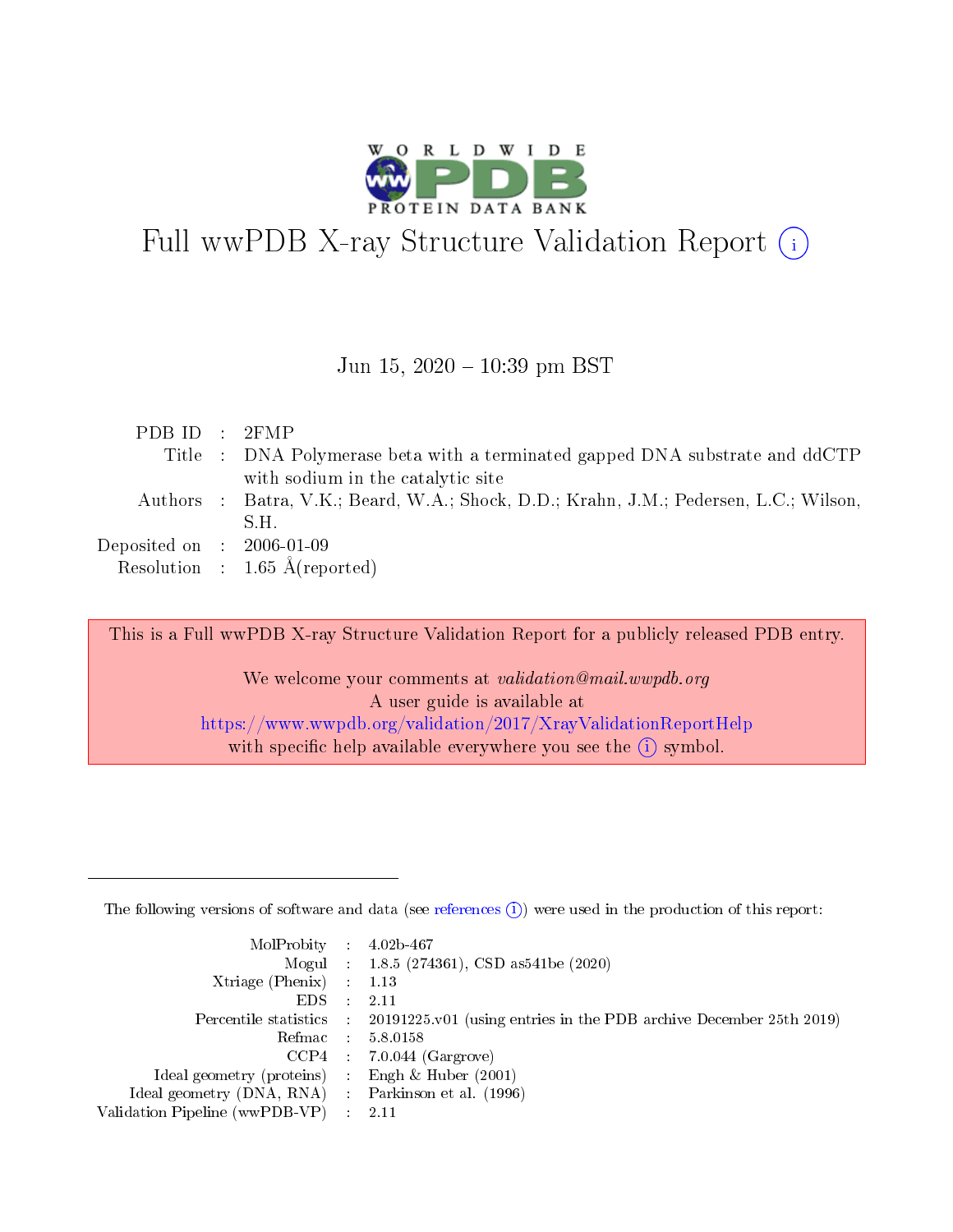## 1 [O](https://www.wwpdb.org/validation/2017/XrayValidationReportHelp#overall_quality)verall quality at a glance  $(i)$

The following experimental techniques were used to determine the structure: X-RAY DIFFRACTION

The reported resolution of this entry is 1.65 Å.

Percentile scores (ranging between 0-100) for global validation metrics of the entry are shown in the following graphic. The table shows the number of entries on which the scores are based.



| Metric                | Whole archive        | <b>Similar resolution</b>                                  |
|-----------------------|----------------------|------------------------------------------------------------|
|                       | $(\#\text{Entries})$ | $(\#\text{Entries}, \text{resolution range}(\text{\AA})\)$ |
| $R_{free}$            | 130704               | $1827(1.66-1.66)$                                          |
| Clashscore            | 141614               | $1931(1.66-1.66)$                                          |
| Ramachandran outliers | 138981               | $1891(1.66-1.66)$                                          |
| Sidechain outliers    | 138945               | 1891 (1.66-1.66)                                           |
| RSRZ outliers         | 127900               | 1791 (1.66-1.66)                                           |

The table below summarises the geometric issues observed across the polymeric chains and their fit to the electron density. The red, orange, yellow and green segments on the lower bar indicate the fraction of residues that contain outliers for  $>=3, 2, 1$  and 0 types of geometric quality criteria respectively. A grey segment represents the fraction of residues that are not modelled. The numeric value for each fraction is indicated below the corresponding segment, with a dot representing fractions <=5% The upper red bar (where present) indicates the fraction of residues that have poor fit to the electron density. The numeric value is given above the bar.

| Mol          |   | $\sqrt{\text{Chain}}$ Length | Quality of chain |     |  |  |  |  |
|--------------|---|------------------------------|------------------|-----|--|--|--|--|
|              | m | 16                           | 88%              | 13% |  |  |  |  |
| ച            | D | 10                           | 100%             |     |  |  |  |  |
| റ<br>$\cdot$ |   | $\mathcal{D}$                | 20%<br>80%       |     |  |  |  |  |
|              |   | 335                          | $\%$<br>93%      |     |  |  |  |  |

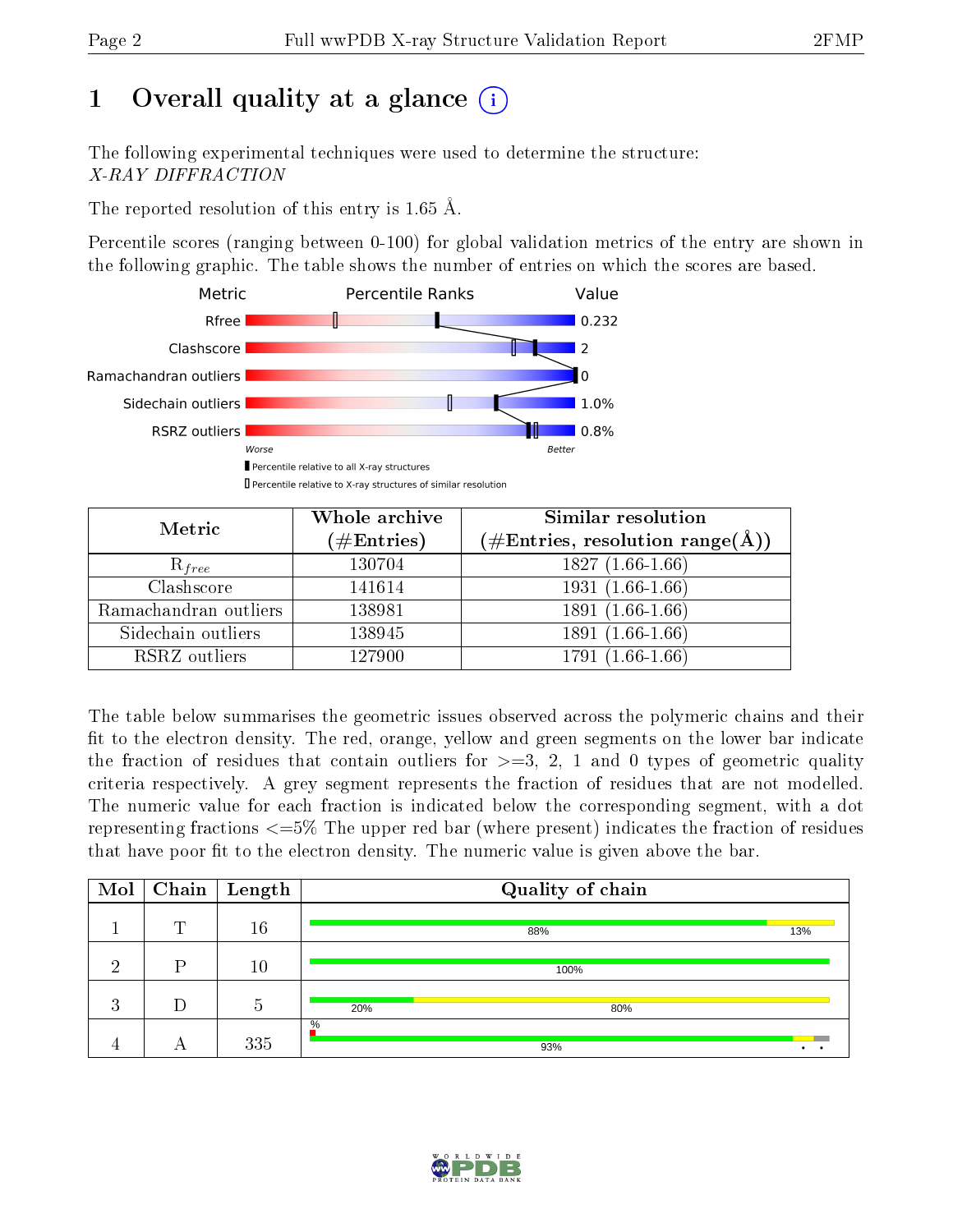# 2 Entry composition  $\left( \cdot \right)$

There are 8 unique types of molecules in this entry. The entry contains 4064 atoms, of which 0 are hydrogens and 0 are deuteriums.

In the tables below, the ZeroOcc column contains the number of atoms modelled with zero occupancy, the AltConf column contains the number of residues with at least one atom in alternate conformation and the Trace column contains the number of residues modelled with at most 2 atoms.

 Molecule 1 is a DNA chain called 5'-D(\*CP\*CP\*GP\*AP\*CP\*GP\*GP\*CP\*GP\*CP\*AP\*T  $P^*CP^*AP^*GP^*C$ -3'.

| Mol | $Chain   Residues$ | Atoms                   |        |        |    |  | $\text{ZeroOcc} \mid \text{AltConf} \mid \text{Trace} \mid$ |  |
|-----|--------------------|-------------------------|--------|--------|----|--|-------------------------------------------------------------|--|
|     | $16\,$             | $\mathrm{Total}$<br>323 | $\sim$ | 153 63 | 92 |  |                                                             |  |

Molecule 2 is a DNA chain called 5'-D(\*GP\*CP\*TP\*GP\*AP\*TP\*GP\*CP\*GP\*(DOC))-3'.

| Mol | Chain   Residues | Atoms        |                          |      |      |  | $\text{ZeroOcc} \mid \text{AltConf} \mid \text{Trace} \mid$ |  |
|-----|------------------|--------------|--------------------------|------|------|--|-------------------------------------------------------------|--|
|     | 10               | Total<br>202 | $\cup$ N $\cap$<br>$-97$ | 38 - | - 58 |  |                                                             |  |

• Molecule 3 is a DNA chain called  $5^{\circ}$ -D(P\*GP\*TP\*CP\*GP\*G)-3'.

| Mol | $\mid$ Chain $\mid$ Residues | Atoms |     |                   |  |  | $ZeroOcc \mid AltConf \mid Trace$ |  |
|-----|------------------------------|-------|-----|-------------------|--|--|-----------------------------------|--|
|     |                              | Total | 68. | $\cdot$ C N<br>28 |  |  |                                   |  |

Molecule 4 is a protein called DNA polymerase beta.

| Mol | Chain | Residues | $\rm{Atoms}$        |      |     |     |  | $_+$ ZeroOcc $^+$ | AltConf $ $ | $\Gamma$ Trace |
|-----|-------|----------|---------------------|------|-----|-----|--|-------------------|-------------|----------------|
|     |       | 326      | $\rm Total$<br>2717 | 1714 | 473 | 519 |  |                   |             |                |

There is a discrepancy between the modelled and reference sequences:

| Chain | Residue  | Modelled | Actual | ാന്ന ment                             | Reference.                               |
|-------|----------|----------|--------|---------------------------------------|------------------------------------------|
|       | <b>.</b> | AET      | $\sim$ | $NINE +$<br>≅ METHIONI⊾<br>'TIA'TING' | P06746<br>$\top \mathsf{N} \mathsf{P}$ . |

• Molecule 5 is MAGNESIUM ION (three-letter code: MG) (formula: Mg).

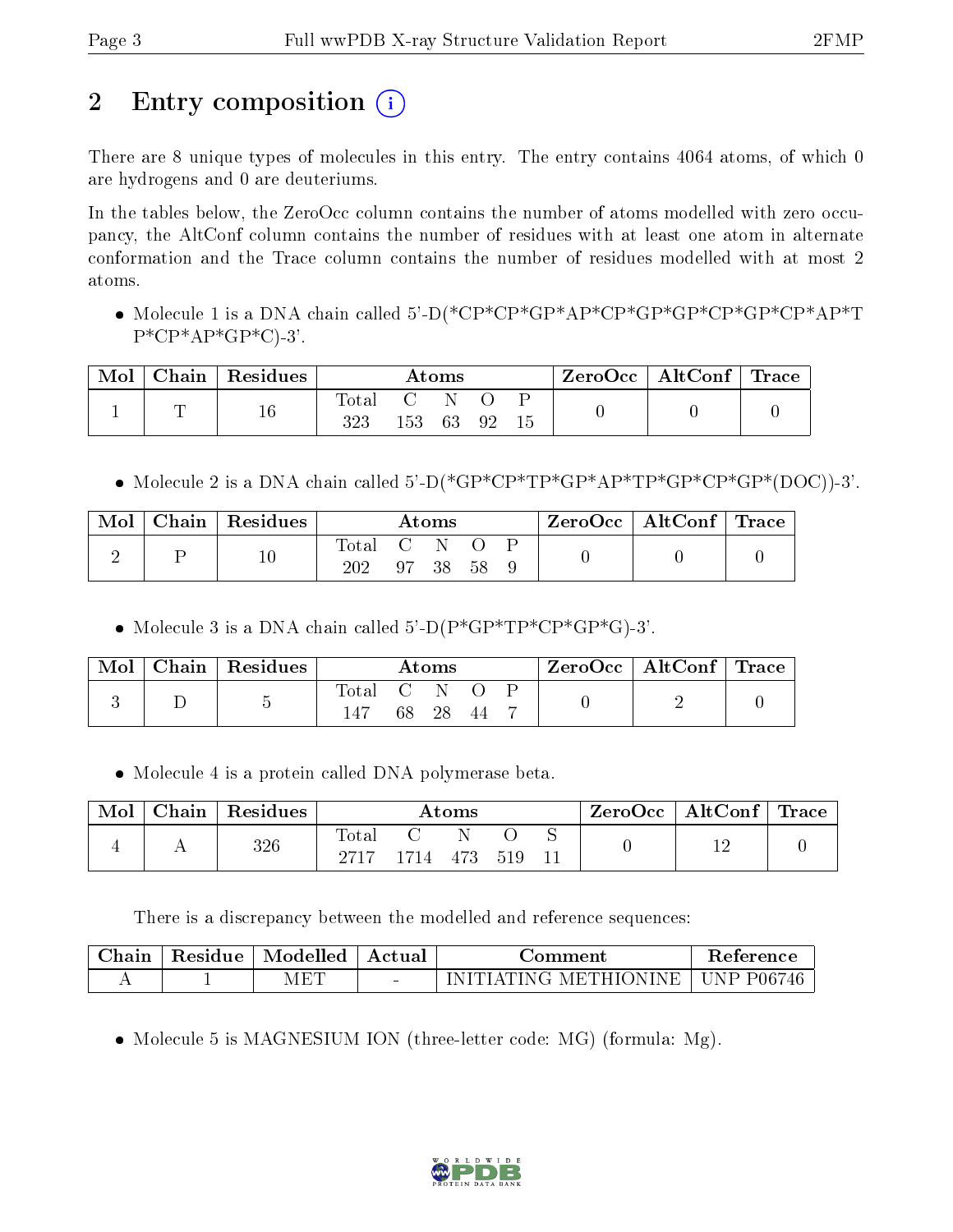|  | $\pm \mathbf{Mol} \perp \mathbf{Chain} \perp \mathbf{Residues}^{-1}$ | Atoms | $\mid$ ZeroOcc $\mid$ AltConf |  |
|--|----------------------------------------------------------------------|-------|-------------------------------|--|
|  |                                                                      | Total |                               |  |

Molecule 6 is SODIUM ION (three-letter code: NA) (formula: Na).

|  | $\text{Mol}$   Chain   Residues | Atoms    | ZeroOcc   AltConf |  |
|--|---------------------------------|----------|-------------------|--|
|  |                                 | Total Na |                   |  |

 Molecule 7 is 2',3'-DIDEOXYCYTIDINE 5'-TRIPHOSPHATE (three-letter code: DCT) (formula:  $C_9H_{16}N_3O_{12}P_3$ ).



| Mol | $\mid$ Chain $\mid$ Residues | A toms        |  |  |          | ZeroOcc   AltConf |  |  |
|-----|------------------------------|---------------|--|--|----------|-------------------|--|--|
|     |                              | Total C N O P |  |  | 9 3 12 3 |                   |  |  |
|     |                              |               |  |  |          |                   |  |  |

 $\bullet\,$  Molecule 8 is water.

| Mol |   | Chain   Residues | Atoms                                   | $ZeroOcc \mid AltConf \mid$ |
|-----|---|------------------|-----------------------------------------|-----------------------------|
| 8   | Т | 84               | Total<br>$\circ$ O<br>84<br>84          |                             |
|     | P | 35               | Total<br>$\Omega$<br>35<br>35           |                             |
|     |   | 27               | Total<br>$\Omega$<br>27<br>27           |                             |
|     |   | 496              | Total<br>$\left( \right)$<br>496<br>496 |                             |

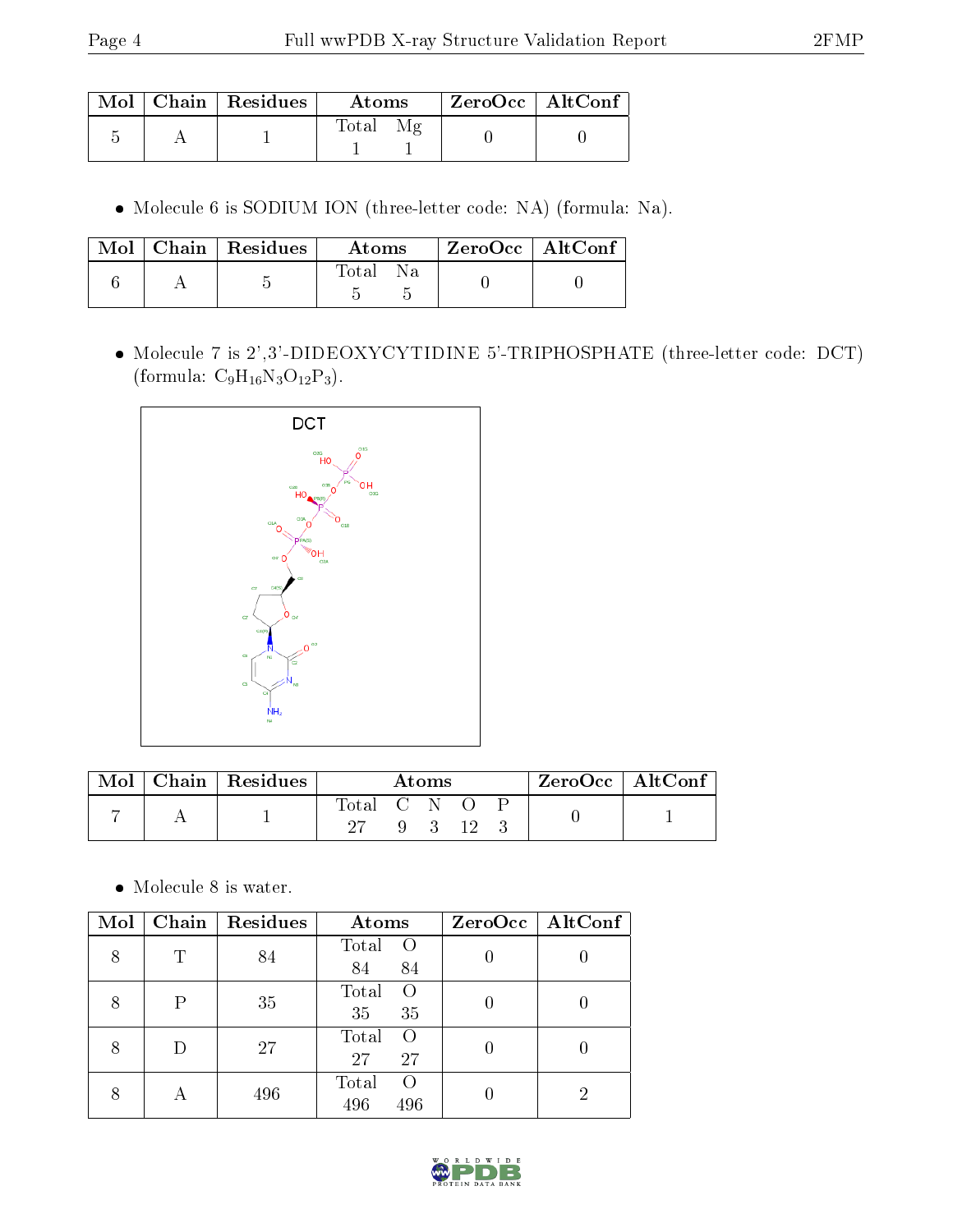## 3 Residue-property plots  $(i)$

These plots are drawn for all protein, RNA and DNA chains in the entry. The first graphic for a chain summarises the proportions of the various outlier classes displayed in the second graphic. The second graphic shows the sequence view annotated by issues in geometry and electron density. Residues are color-coded according to the number of geometric quality criteria for which they contain at least one outlier: green  $= 0$ , yellow  $= 1$ , orange  $= 2$  and red  $= 3$  or more. A red dot above a residue indicates a poor fit to the electron density (RSRZ  $> 2$ ). Stretches of 2 or more consecutive residues without any outlier are shown as a green connector. Residues present in the sample, but not in the model, are shown in grey.

• Molecule 1: 5'-D(\*CP\*CP\*GP\*AP\*CP\*GP\*GP\*CP\*GP\*CP\*AP\*TP\*CP\*AP\*GP\*C)-3'

| Chain T:                                                 | 88%                                                    | 13% |  |  |  |  |  |
|----------------------------------------------------------|--------------------------------------------------------|-----|--|--|--|--|--|
|                                                          |                                                        |     |  |  |  |  |  |
| • Molecule 2: 5'-D(*GP*CP*TP*GP*AP*TP*GP*CP*GP*(DOC))-3' |                                                        |     |  |  |  |  |  |
| Chain P:                                                 | 100%                                                   |     |  |  |  |  |  |
|                                                          | There are no outlier residues recorded for this chain. |     |  |  |  |  |  |
| • Molecule 3: 5'-D( $P*GP*TP*CP*GP*GP*G$ )-3'            |                                                        |     |  |  |  |  |  |
|                                                          |                                                        |     |  |  |  |  |  |
| Chain D:<br>20%                                          | 80%                                                    |     |  |  |  |  |  |
| <mark>5833</mark> 8                                      |                                                        |     |  |  |  |  |  |
| • Molecule 4: DNA polymerase beta                        |                                                        |     |  |  |  |  |  |
| $\%$                                                     |                                                        |     |  |  |  |  |  |
| Chain A:                                                 | 93%                                                    |     |  |  |  |  |  |
| <b>NE BASA SE SE SE</b>                                  |                                                        |     |  |  |  |  |  |

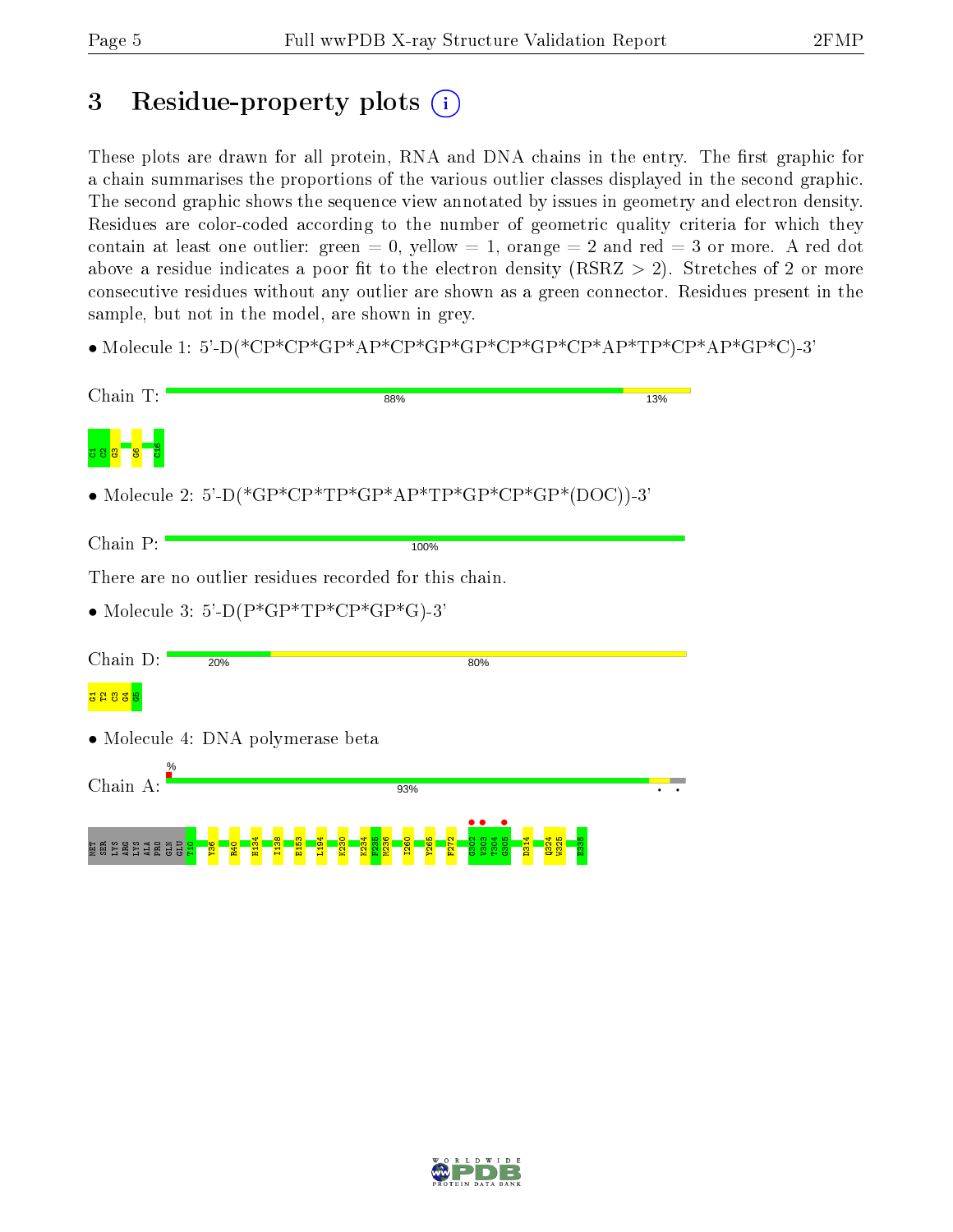## 4 Data and refinement statistics  $(i)$

| Property                                                         | Value                                                    | Source     |
|------------------------------------------------------------------|----------------------------------------------------------|------------|
| Space group                                                      | P 1 21 1                                                 | Depositor  |
| Cell constants                                                   | $50.90\text{\AA}$ $80.40\text{\AA}$<br>$55.30\text{\AA}$ | Depositor  |
| a, b, c, $\alpha$ , $\beta$ , $\gamma$                           | $90.00^{\circ}$ $107.50^{\circ}$ $90.00^{\circ}$         |            |
| Resolution $(A)$                                                 | 17.18<br>$-1.65$                                         | Depositor  |
|                                                                  | $52.74 = 1.55$                                           | <b>EDS</b> |
| % Data completeness                                              | $96.0(17.18-1.65)$                                       | Depositor  |
| (in resolution range)                                            | $96.0(52.74-1.55)$                                       | <b>EDS</b> |
| $R_{merge}$                                                      | 0.04                                                     | Depositor  |
| $\mathrm{R}_{sym}$                                               | (Not available)                                          | Depositor  |
| $\langle I/\sigma(I) \rangle^{-1}$                               | $0.00$ (at 1.55Å)                                        | Xtriage    |
| Refinement program                                               | <b>CNS 1.1</b>                                           | Depositor  |
| $R, R_{free}$                                                    | 0.179,<br>0.217                                          | Depositor  |
|                                                                  | 0.195<br>0.232<br>$\mathcal{L}_{\mathcal{A}}$            | DCC        |
| $R_{free}$ test set                                              | 2451 reflections $(3.98\%)$                              | wwPDB-VP   |
| Wilson B-factor $(A^2)$                                          | 19.4                                                     | Xtriage    |
| Anisotropy                                                       | 0.358                                                    | Xtriage    |
| Bulk solvent $k_{sol}(\text{e}/\text{A}^3), B_{sol}(\text{A}^2)$ | $0.31$ , 47.9                                            | <b>EDS</b> |
| L-test for twinning <sup>2</sup>                                 | $< L >$ = 0.50, $< L2 >$ = 0.33                          | Xtriage    |
| Estimated twinning fraction                                      | No twinning to report.                                   | Xtriage    |
| $F_o, F_c$ correlation                                           | 0.97                                                     | <b>EDS</b> |
| Total number of atoms                                            | 4064                                                     | wwPDB-VP   |
| Average B, all atoms $(A^2)$                                     | 23.0                                                     | wwPDB-VP   |

Xtriage's analysis on translational NCS is as follows: The largest off-origin peak in the Patterson function is  $5.75\%$  of the height of the origin peak. No significant pseudotranslation is detected.

<sup>&</sup>lt;sup>2</sup>Theoretical values of  $\langle |L| \rangle$ ,  $\langle L^2 \rangle$  for acentric reflections are 0.5, 0.333 respectively for untwinned datasets, and 0.375, 0.2 for perfectly twinned datasets.



<span id="page-5-1"></span><span id="page-5-0"></span><sup>1</sup> Intensities estimated from amplitudes.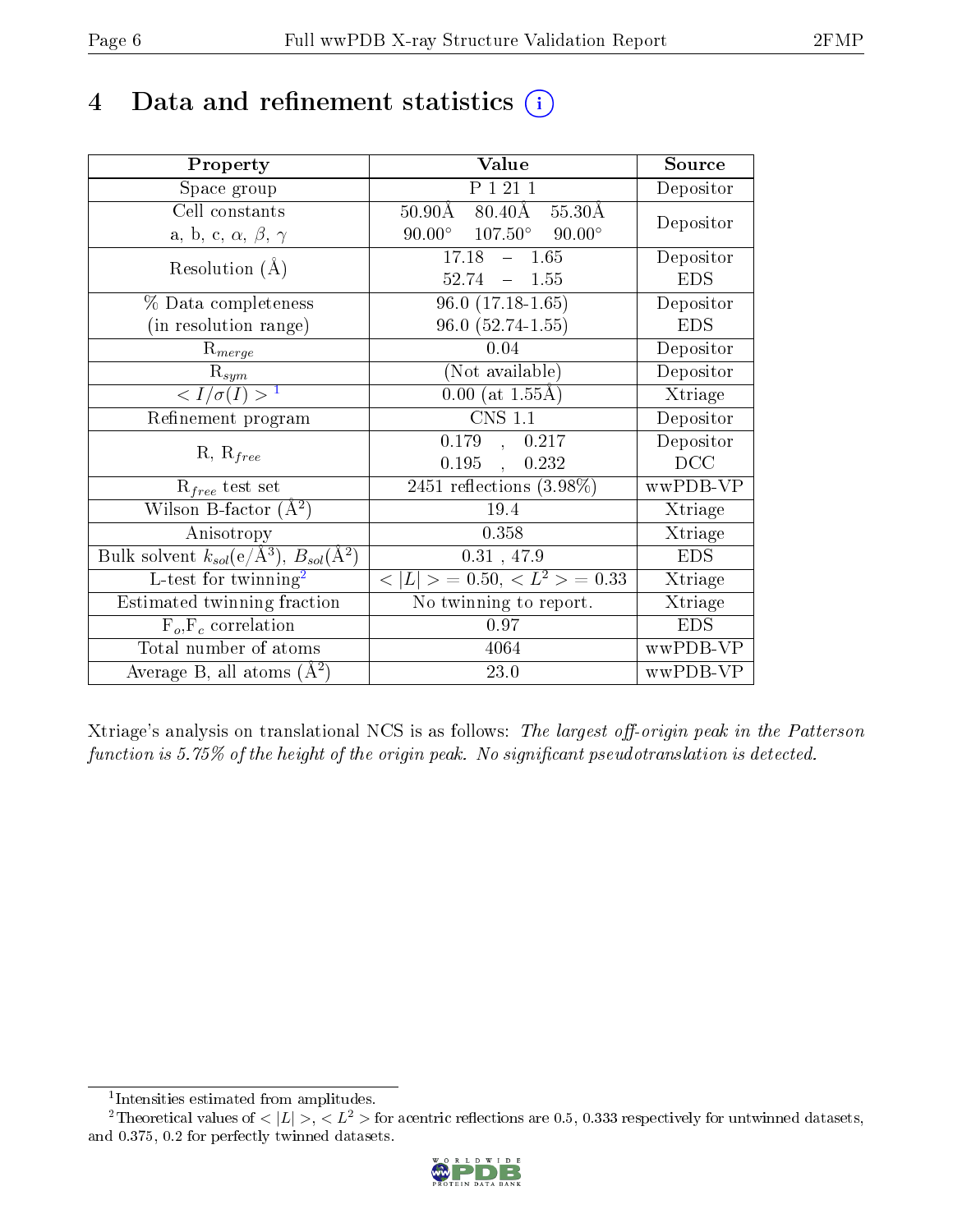# 5 Model quality  $(i)$

### 5.1 Standard geometry  $(i)$

Bond lengths and bond angles in the following residue types are not validated in this section: NA, MG, DCT, DOC

The Z score for a bond length (or angle) is the number of standard deviations the observed value is removed from the expected value. A bond length (or angle) with  $|Z| > 5$  is considered an outlier worth inspection. RMSZ is the root-mean-square of all Z scores of the bond lengths (or angles).

| Mol | Chain           |      | <b>Bond lengths</b>          | Bond angles |          |  |
|-----|-----------------|------|------------------------------|-------------|----------|--|
|     |                 | RMSZ | # $ Z >5$                    | <b>RMSZ</b> | # Z  > 5 |  |
|     |                 | 0.60 | 0/362                        | 0.84        | /556     |  |
| 2   | Р               | 0.61 | 0/206                        | 0.84        | 0/317    |  |
| 3   | $\Box$          | 0.81 | $1/164$ $(0.6\%)$            | 0.72        | 0/250    |  |
|     |                 | 0.52 | 0/2766                       | 0.69        | /3715    |  |
| All | A <sub>II</sub> | 0.55 | $^{\prime}3498$<br>$(0.0\%)$ | 0.72        | 4838     |  |

Chiral center outliers are detected by calculating the chiral volume of a chiral center and verifying if the center is modelled as a planar moiety or with the opposite hand.A planarity outlier is detected by checking planarity of atoms in a peptide group, atoms in a mainchain group or atoms of a sidechain that are expected to be planar.

|  | Mol   Chain   $\#\text{Chirality outliers}$   $\#\text{Planarity outliers}$ |
|--|-----------------------------------------------------------------------------|
|  |                                                                             |
|  |                                                                             |
|  |                                                                             |

All (1) bond length outliers are listed below:

|  |  | $\mid$ Mol $\mid$ Chain $\mid$ Res $\mid$ Type $\mid$ Atoms $\mid$ |                         | $\parallel$ Z $\parallel$ Observed(A) $\parallel$ Ideal(A) $\parallel$ |  |
|--|--|--------------------------------------------------------------------|-------------------------|------------------------------------------------------------------------|--|
|  |  | $\overline{OP3-P}$                                                 | $\cdot$ $\cdot$ $\cdot$ |                                                                        |  |

There are no bond angle outliers.

There are no chirality outliers.

All (5) planarity outliers are listed below:

| Mol | Chain | Res | <b>Type</b> | Group     |
|-----|-------|-----|-------------|-----------|
|     |       |     |             | Sidechain |
|     |       |     | ĐC          | Sidechain |
|     |       |     |             | Sidechain |

Continued on next page...

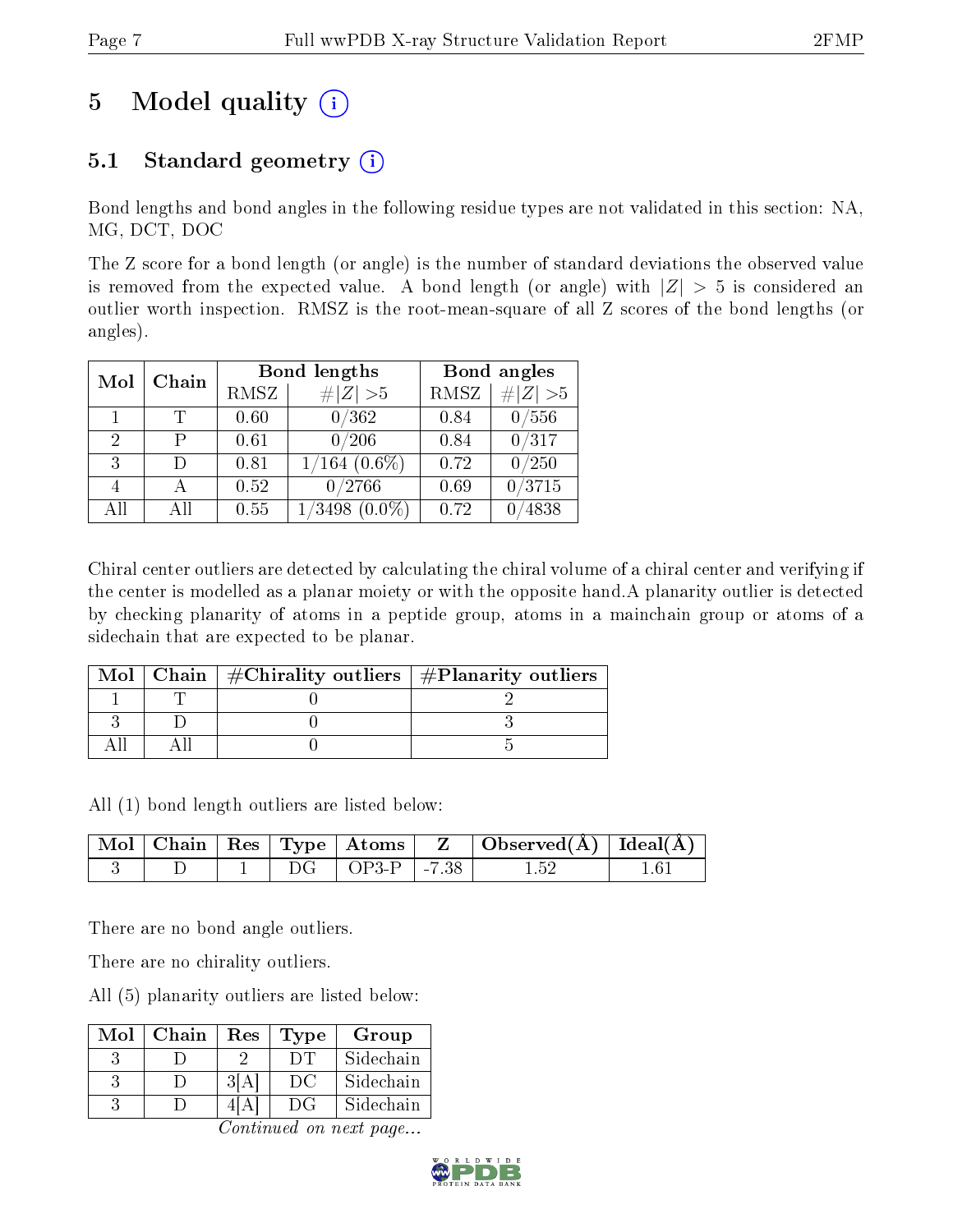Continued from previous page...

| $Mol$   Chain   Res | Type | Group     |
|---------------------|------|-----------|
|                     | DG   | Sidechain |
|                     | DG.  | Sidechain |

### 5.2 Too-close contacts  $(i)$

In the following table, the Non-H and H(model) columns list the number of non-hydrogen atoms and hydrogen atoms in the chain respectively. The H(added) column lists the number of hydrogen atoms added and optimized by MolProbity. The Clashes column lists the number of clashes within the asymmetric unit, whereas Symm-Clashes lists symmetry related clashes.

| Mol | Chain | $Non-H$ | H (model) | H(added) | Clashes          | <b>Symm-Clashes</b> |
|-----|-------|---------|-----------|----------|------------------|---------------------|
|     | T     | 323     |           | 179      |                  |                     |
| 2   | Ρ     | 202     |           | 114      |                  |                     |
| 3   | D     | 147     |           | 79       | $\left( \right)$ |                     |
| 4   | А     | 2717    |           | 2725     | 13               |                     |
| 5   | А     |         |           |          |                  |                     |
| 6   | А     | 5       |           |          |                  |                     |
| 7   | А     | 27      |           |          |                  |                     |
| 8   | А     | 496     |           |          | 6                |                     |
| 8   | Ð     | 27      |           |          |                  |                     |
| 8   | P     | 35      |           | 0        |                  |                     |
| 8   | ጥ     | 84      |           |          |                  |                     |
| All | All   | 4064    |           | 3097     | 13               |                     |

The all-atom clashscore is defined as the number of clashes found per 1000 atoms (including hydrogen atoms). The all-atom clashscore for this structure is 2.

All (13) close contacts within the same asymmetric unit are listed below, sorted by their clash magnitude.

| Atom-1              | Atom-2                                 | Interatomic<br>distance $(A)$ | Clash<br>overlap $(\AA)$ |  |
|---------------------|----------------------------------------|-------------------------------|--------------------------|--|
| 4:A:236[B]:MET:HG2  | 8:A:1467:HOH:O                         | 1.75                          | 0.84                     |  |
| 4:A:194:LEU:HD11    | 4:A:260[A]:ILE:HG13                    | 1.68                          | 0.74                     |  |
| 4:A:153[A]:GLU:HG2  | 8:A:1823:HOH:O                         | 1.90                          | 0.70                     |  |
| 4:A:234:LYS:NZ      | 4:A:236[B]:MET:SD                      | 2.82                          | 0.53                     |  |
| 4:A:230:LYS:HE3     | 8: A: 1896: HOH:O                      | 2.09                          | 0.51                     |  |
| 4:A:236[B]:MET:HG3  | 8:A:1436:H <sub>0</sub> H <sub>0</sub> | 2.11                          | 0.51                     |  |
| 4:A:134:HIS:NE2     | 4:A:138[B]:ILE:HD11                    | 2.27                          | 0.49                     |  |
| 4:A:260[B]:ILE:HD12 | 4:A:265:TYR:HA                         | 1.95                          | 0.49                     |  |
| 4:A:153[A]:GLU:HG3  | 8:A:1448:HOH:O                         | 2.12                          | 0.49                     |  |
| 4: A:36:TYR:CZ      | 4:A:40:ARG:HD2                         | 2.49                          | 0.46                     |  |

Continued on next page...

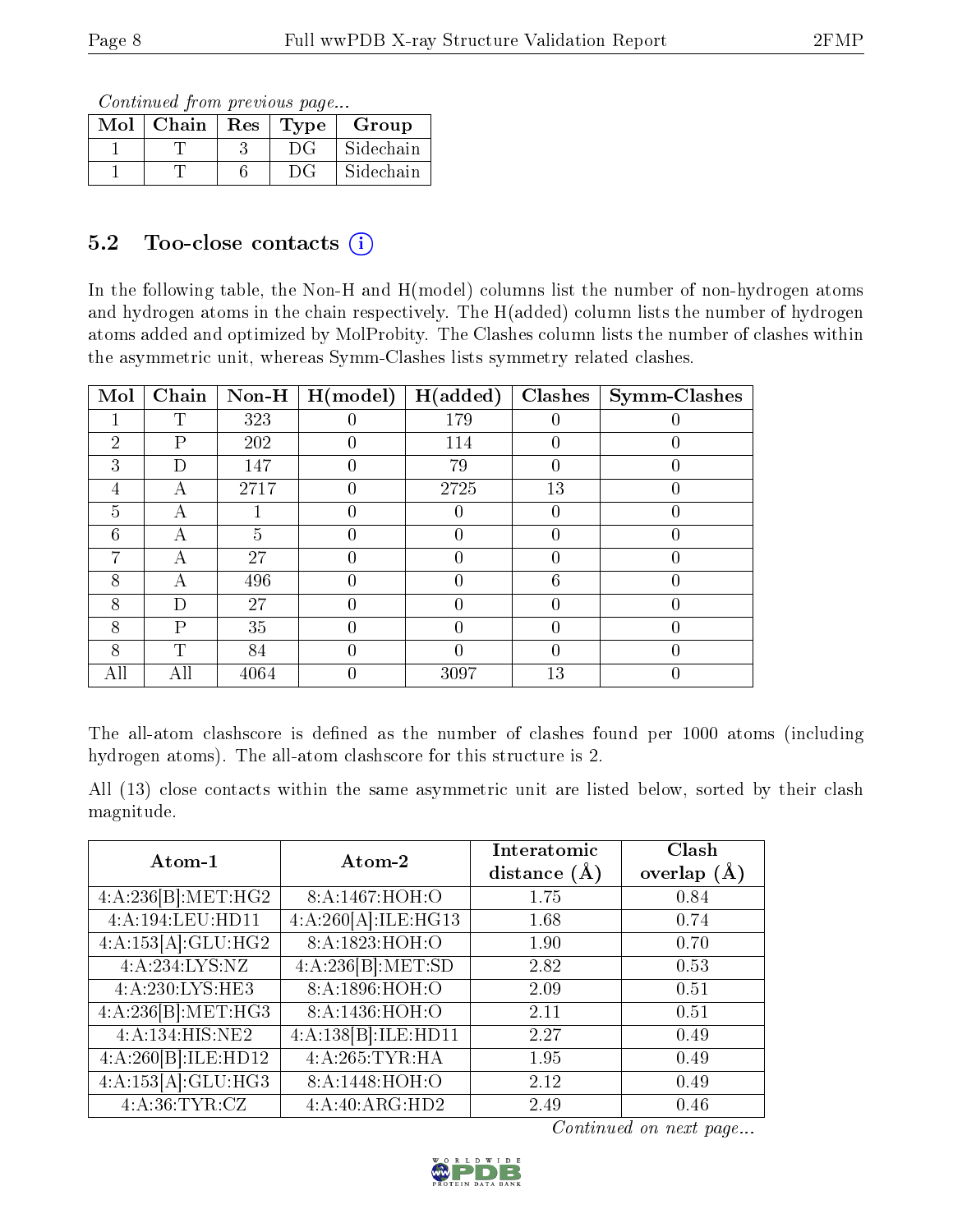| Atom-1           | Atom-2              | Interatomic<br>distance $(A)$ | Clash<br>overlap $(A)$ |  |
|------------------|---------------------|-------------------------------|------------------------|--|
| 4:A:324:GLN:HG3  | 8: A: 1812: HOH:O   | 2 17                          | 0.44                   |  |
| 4:A:194:LEU:HDI1 | 4:A:260[A]:ILE:CG1  | 2.44                          | 0.42                   |  |
| 4:A:134:HIS:CE1  | 4:A:138[B]:ILE:HD11 | 2.55                          | () 41                  |  |

Continued from previous page...

There are no symmetry-related clashes.

#### 5.3 Torsion angles  $(i)$

#### 5.3.1 Protein backbone (i)

In the following table, the Percentiles column shows the percent Ramachandran outliers of the chain as a percentile score with respect to all X-ray entries followed by that with respect to entries of similar resolution.

The Analysed column shows the number of residues for which the backbone conformation was analysed, and the total number of residues.

| Mol   Chain | Analysed                                 | Favoured   Allowed   Outliers   Percentiles |  |                                                              |  |
|-------------|------------------------------------------|---------------------------------------------|--|--------------------------------------------------------------|--|
|             | $336/335 (100\%)$   331 (98\%)   5 (2\%) |                                             |  | $\begin{array}{ c c c c c }\n\hline\n100 & 100\n\end{array}$ |  |

There are no Ramachandran outliers to report.

#### 5.3.2 Protein sidechains  $(i)$

In the following table, the Percentiles column shows the percent sidechain outliers of the chain as a percentile score with respect to all X-ray entries followed by that with respect to entries of similar resolution.

The Analysed column shows the number of residues for which the sidechain conformation was analysed, and the total number of residues.

| $Mol$   Chain | Analysed         |           |          | Rotameric   Outliers   Percentiles |  |
|---------------|------------------|-----------|----------|------------------------------------|--|
|               | $299/295(101\%)$ | 296 (99%) | $3(1\%)$ | $\mid 76 \mid \mid 62 \mid$        |  |

All (3) residues with a non-rotameric sidechain are listed below:

| Mol | Chain | Res | 'Type |
|-----|-------|-----|-------|
|     |       | 272 | РНЮ   |
|     |       | 314 | l SP  |
|     |       | 325 |       |

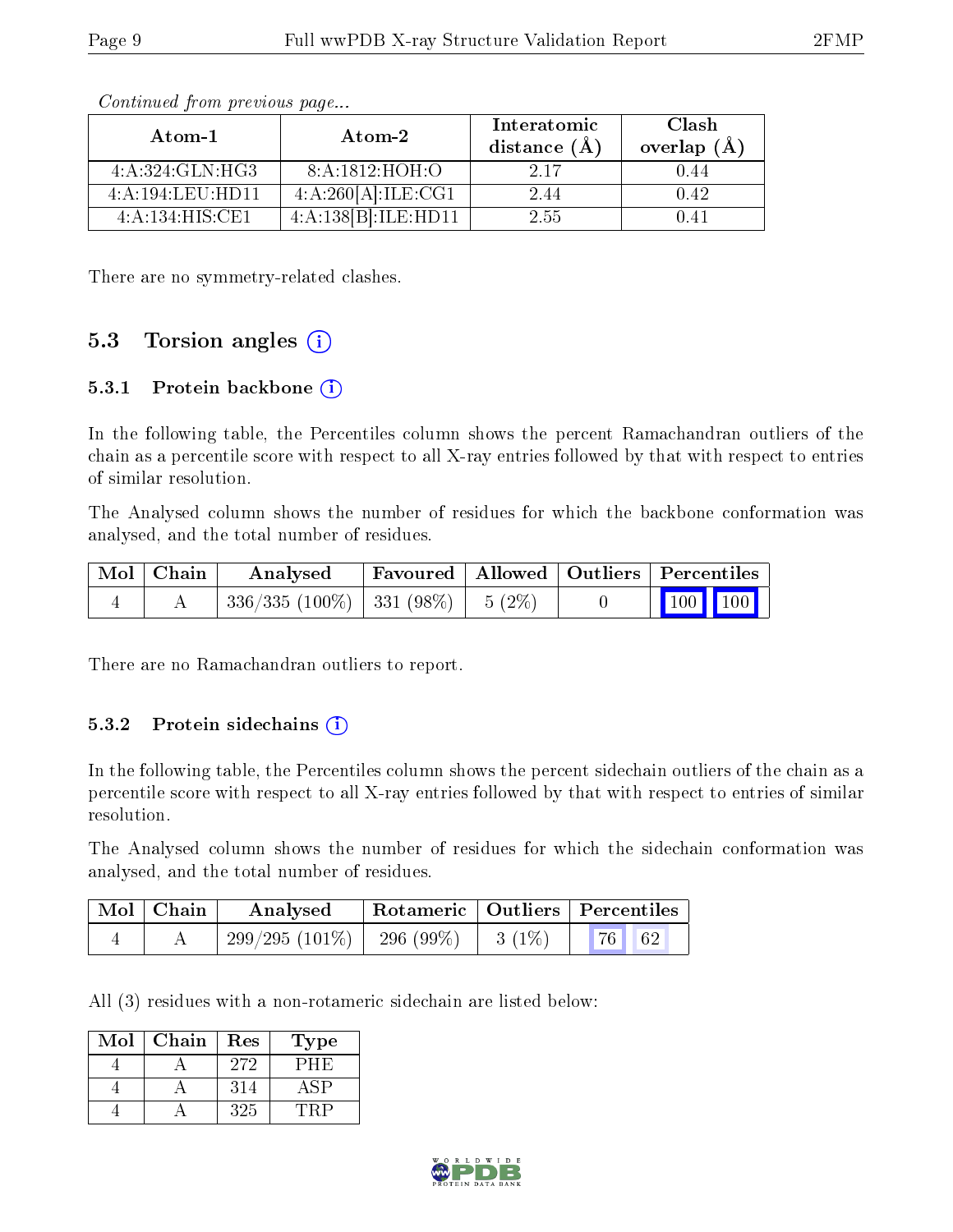Some sidechains can be flipped to improve hydrogen bonding and reduce clashes. There are no such sidechains identified.

#### 5.3.3 RNA  $(i)$

There are no RNA molecules in this entry.

#### 5.4 Non-standard residues in protein, DNA, RNA chains (i)

1 non-standard protein/DNA/RNA residue is modelled in this entry.

In the following table, the Counts columns list the number of bonds (or angles) for which Mogul statistics could be retrieved, the number of bonds (or angles) that are observed in the model and the number of bonds (or angles) that are defined in the Chemical Component Dictionary. The Link column lists molecule types, if any, to which the group is linked. The Z score for a bond length (or angle) is the number of standard deviations the observed value is removed from the expected value. A bond length (or angle) with  $|Z| > 2$  is considered an outlier worth inspection. RMSZ is the root-mean-square of all Z scores of the bond lengths (or angles).

|     | $\vert$ Mol $\vert$ Type $\vert$ Chain $\vert$ Res $\vert$ |        | $\mid$ Link $\mid$ | Bond lengths |      |  | Bond angles |          |                                                                   |
|-----|------------------------------------------------------------|--------|--------------------|--------------|------|--|-------------|----------|-------------------------------------------------------------------|
|     |                                                            |        |                    |              |      |  |             |          | Counts   RMSZ $\mid \#  Z  > 2$   Counts   RMSZ $\mid \#  Z  > 2$ |
| DOC |                                                            | $10\,$ |                    | 14, 19, 20   | 0.76 |  | 13,26,29    | $1.31\,$ | $\mid$ $\mid 2\ (15\%) \mid$                                      |

In the following table, the Chirals column lists the number of chiral outliers, the number of chiral centers analysed, the number of these observed in the model and the number defined in the Chemical Component Dictionary. Similar counts are reported in the Torsion and Rings columns. '-' means no outliers of that kind were identified.

|       |  |             | Mol   Type   Chain   Res   Link   Chirals   Torsions   Rings |  |
|-------|--|-------------|--------------------------------------------------------------|--|
| DOC ' |  | $\perp$ 1.2 | $0/4/18/19$   $0/2/2/2$                                      |  |

There are no bond length outliers.

All (2) bond angle outliers are listed below:

| Mol | $\mid$ Chain $\mid$ Res $\mid$ | $\perp$ Type | Atoms                                                 |            | Observed $(°)$ | Ideal( $^o$ ) |
|-----|--------------------------------|--------------|-------------------------------------------------------|------------|----------------|---------------|
|     |                                | DOC -        | $\mid$ C <sub>2</sub> -N <sub>3</sub> -C <sub>4</sub> | $\pm 3.74$ | $120.13\,$     | 116.34        |
|     |                                | DOC          | $\mid$ C2'-C1'-N1 $\mid$ 2.00                         |            | 116.25         | 119 48        |

There are no chirality outliers.

There are no torsion outliers.

There are no ring outliers.

No monomer is involved in short contacts.

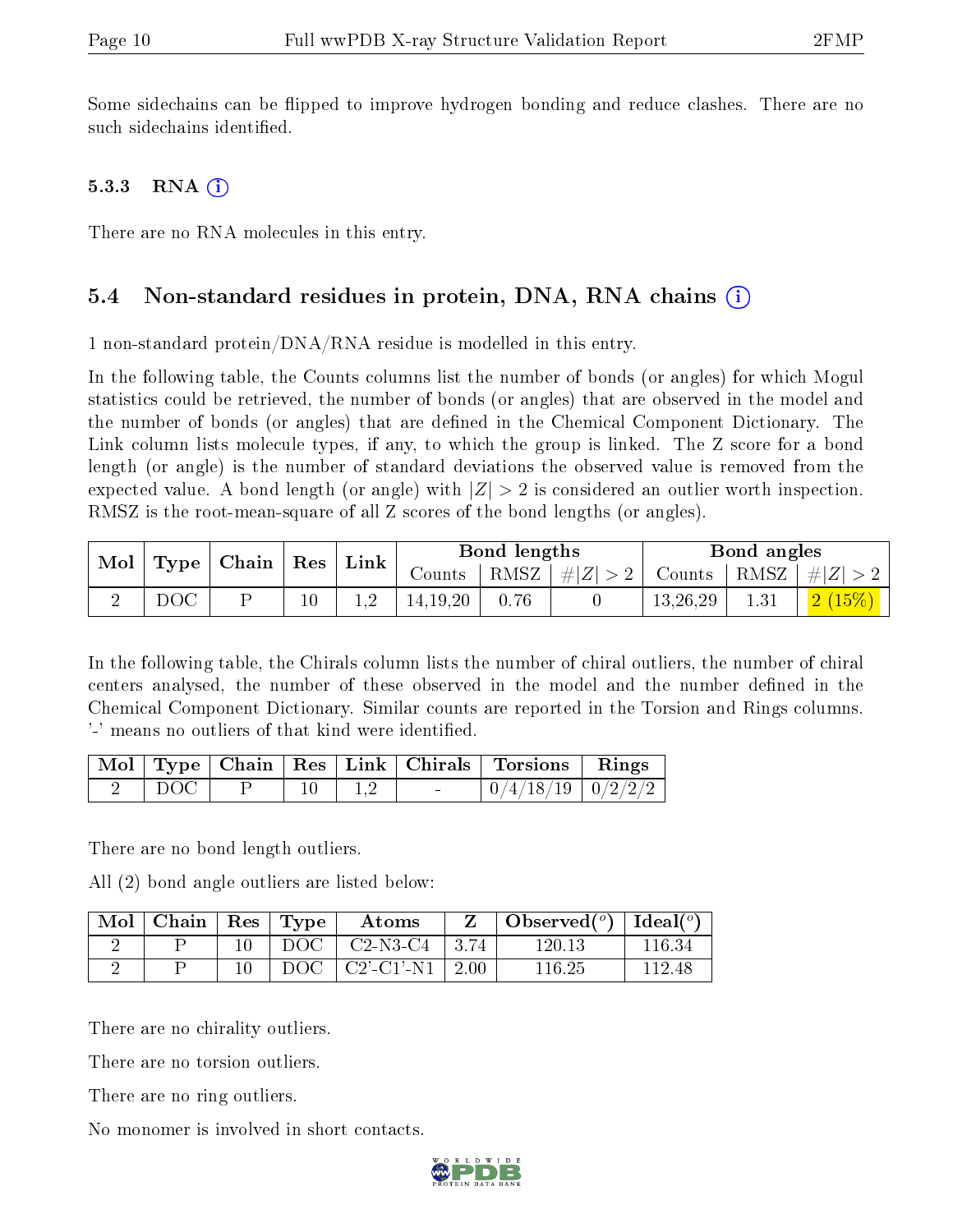#### 5.5 Carbohydrates  $(i)$

There are no carbohydrates in this entry.

#### 5.6 Ligand geometry (i)

Of 7 ligands modelled in this entry, 6 are monoatomic - leaving 1 for Mogul analysis.

There are no bond length outliers.

There are no bond angle outliers.

There are no chirality outliers.

There are no torsion outliers.

There are no ring outliers.

No monomer is involved in short contacts.

#### 5.7 [O](https://www.wwpdb.org/validation/2017/XrayValidationReportHelp#nonstandard_residues_and_ligands)ther polymers (i)

There are no such residues in this entry.

#### 5.8 Polymer linkage issues (i)

There are no chain breaks in this entry.

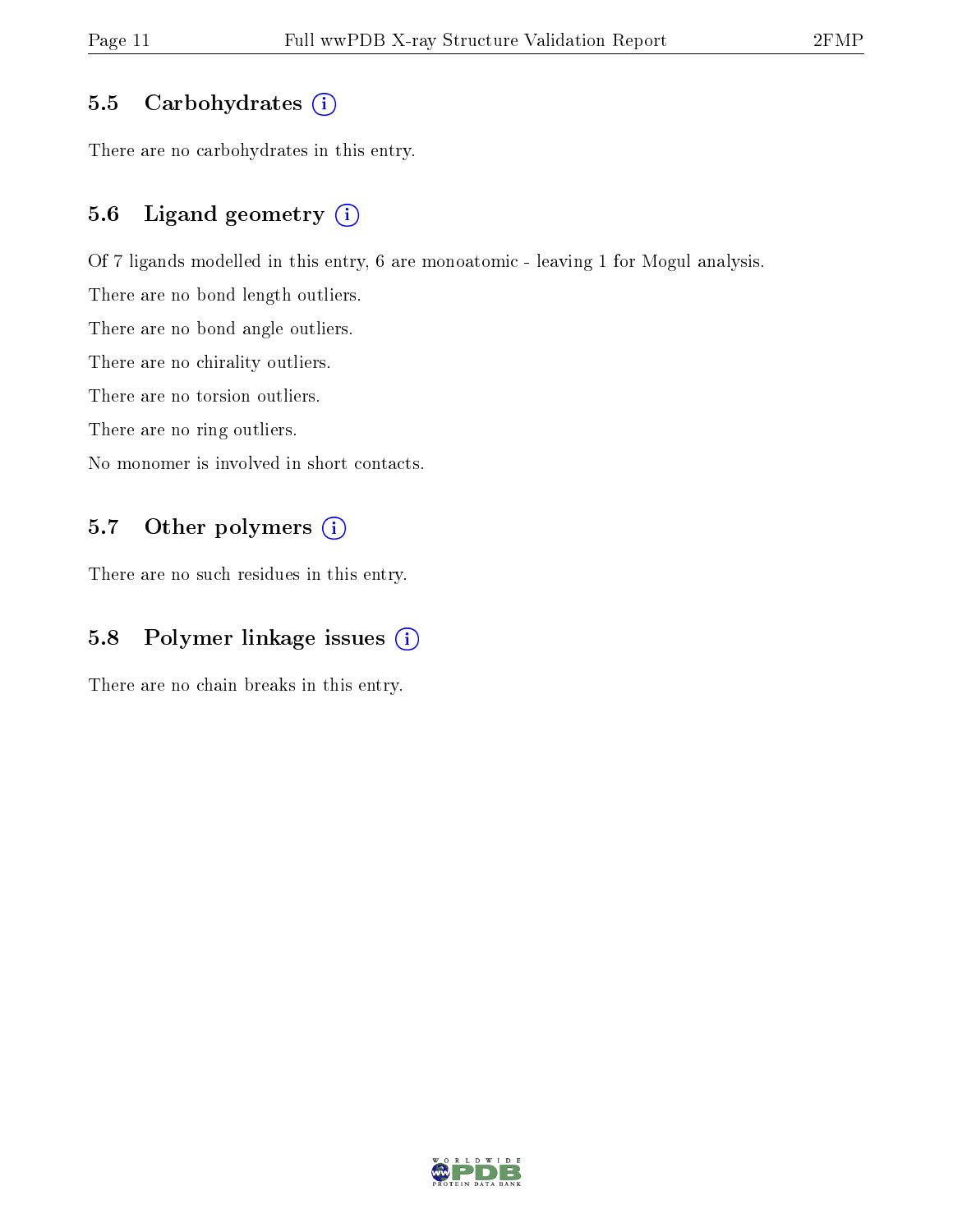### 6 Fit of model and data  $\left( \cdot \right)$

### 6.1 Protein, DNA and RNA chains (i)

In the following table, the column labelled  $#RSRZ>2'$  contains the number (and percentage) of RSRZ outliers, followed by percent RSRZ outliers for the chain as percentile scores relative to all X-ray entries and entries of similar resolution. The OWAB column contains the minimum, median,  $95<sup>th</sup>$  percentile and maximum values of the occupancy-weighted average B-factor per residue. The column labelled ' $Q< 0.9$ ' lists the number of (and percentage) of residues with an average occupancy less than 0.9.

| Mol            | Chain | Analysed       | ${ <\hspace{-1.5pt}{\mathrm{RSRZ}} \hspace{-1.5pt}>}$ | $\#\text{RSRZ}{>}2$  | $OWAB(A^2)$<br>Q <sub>0.9</sub> |
|----------------|-------|----------------|-------------------------------------------------------|----------------------|---------------------------------|
|                |       | $16/16$ (100%) | $-0.38$                                               | 100<br>$0$   100     | 16, 24, 42, 45                  |
| $\overline{2}$ | P     | $9/10(90\%)$   | $-0.39$                                               | 100<br>100           | 17, 25, 37, 39                  |
| 3              |       | $5/5$ (100\%)  | $-0.29$                                               | 100<br>$0$   100     | 18, 19, 24, 25                  |
| $\overline{4}$ | А     | 326/335(97%)   | $-0.34$                                               | $3(0\%)$<br>86<br>84 | 11, 19, 34, 50                  |
| All            | All   | 356/366(97%)   | $-0.34$                                               | $3(0\%)$<br>86<br>88 | 11, 19, 37, 50                  |

All (3) RSRZ outliers are listed below:

| Mol | Chain | Res | $\top$ Type $\top$ | <b>RSRZ</b> |
|-----|-------|-----|--------------------|-------------|
|     |       | 303 | VA L               | 6.0         |
|     |       | 302 | GLY                | 4.4         |
|     |       | 305 | GLY                | 32          |

### 6.2 Non-standard residues in protein, DNA, RNA chains  $(i)$

In the following table, the Atoms column lists the number of modelled atoms in the group and the number defined in the chemical component dictionary. The B-factors column lists the minimum, median,  $95<sup>th</sup>$  percentile and maximum values of B factors of atoms in the group. The column labelled  $Q<sub>0.9</sub>$  lists the number of atoms with occupancy less than 0.9.

|       |  |                           |         | $\mid$ Mol $\mid$ Type $\mid$ Chain $\mid$ Res $\mid$ Atoms $\mid$ RSCC $\mid$ RSR $\mid$ B-factors(A <sup>2</sup> ) $\mid$ Q<0.9 |  |
|-------|--|---------------------------|---------|-----------------------------------------------------------------------------------------------------------------------------------|--|
| ' DOC |  | $10 \mid 18/19 \mid 0.96$ | $+0.07$ | 12.16.19.19                                                                                                                       |  |

### 6.3 Carbohydrates (i)

There are no carbohydrates in this entry.